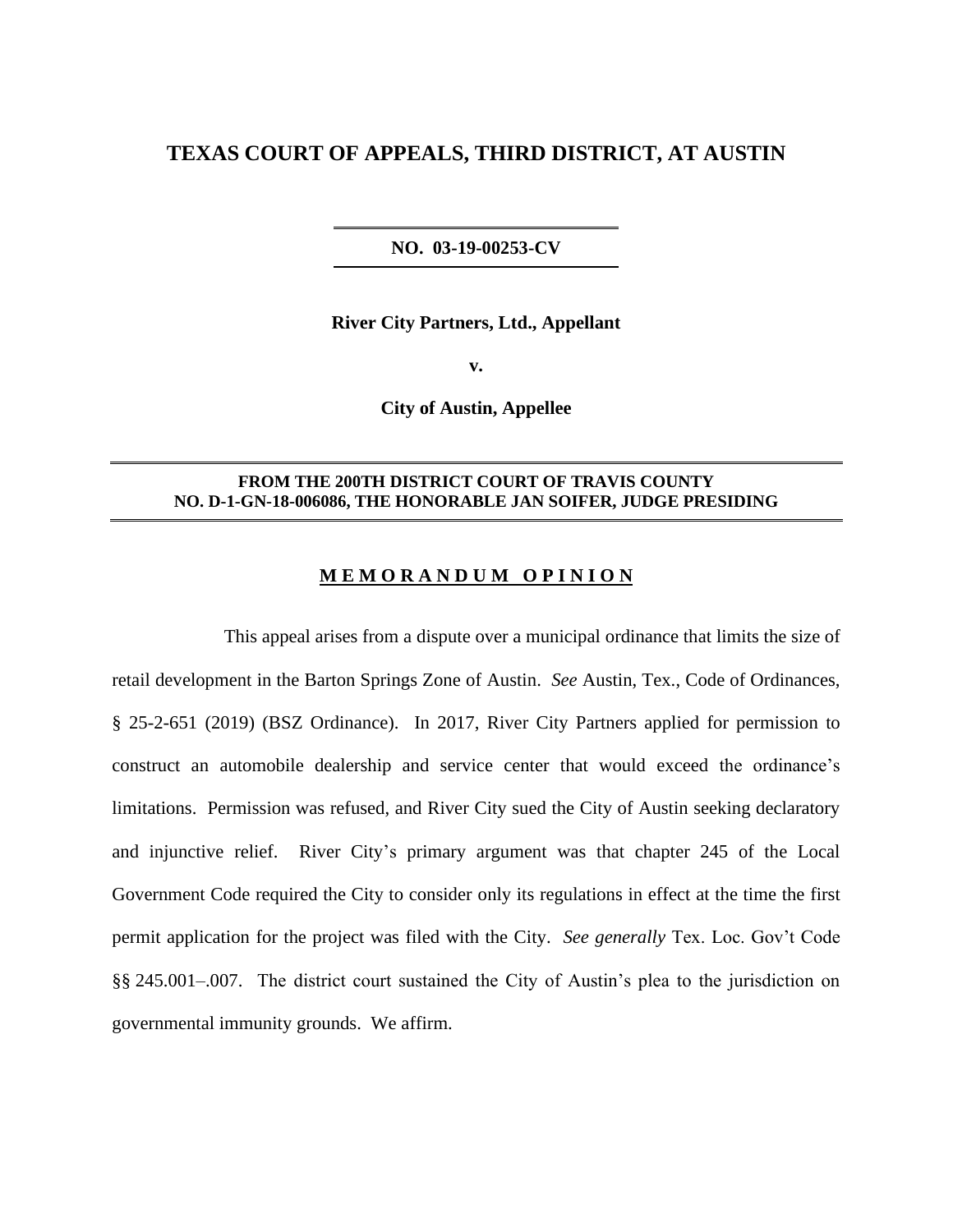### **BACKGROUND**

#### **Regulatory Framework**

"Generally, the right to develop property is subject to intervening regulations or regulatory changes." *Quick v. City of Austin*, 7 S.W.3d 109, 128 (Tex. 1998) (op. on reh'g). Chapter 245 alters this rule by limiting the ability of regulatory agencies to enforce changes in land-use regulations against development projects already in progress. *See Shumaker Enters., Inc. v. City of Austin*, 325 S.W.3d 812, 814–15 & n.5 (Tex. App.—Austin 2010, no pet.); *see also* Tex. Loc. Gov't Code § 245.001(3) (defining "project" as "an endeavor over which a regulatory agency exerts its jurisdiction and for which one or more permits are required to initiate, continue, or complete the endeavor"). As relevant to this appeal, section 245.002 provides:

- (a) Each regulatory agency shall consider the approval, disapproval, or conditional approval of an application for a permit solely on the basis of any orders, regulations, ordinances, rules, expiration dates, or other properly adopted requirements in effect at the time the original application for the permit is filed.
- (b) If a series of permits is required for a project, the orders, regulations, ordinances, rules, expiration dates, or other properly adopted requirements in effect at the time the original application for the first permit in that series is filed shall be the sole basis for consideration of all subsequent permits required for the completion of the project. All permits required for the project are considered to be a single series of permits. Preliminary plans and related subdivision plats, site plans, and all other development permits for land covered by the preliminary plans or subdivision plats are considered collectively to be one series of permits for a project.

Act of May 11, 1999, 76th Leg., R.S., ch. 73, § 2, 1999 Tex. Gen. Laws 432, 432–33 (current version at Tex. Loc. Gov't Code  $\S$  245.002(a)–(b)).<sup>1</sup>

**<sup>1</sup>** The statute as amended clarifies that rights vest in a project with the filing of a permit application that "gives the regulatory agency fair notice of the project and the nature of the permit sought" and provides that an application or plan is considered filed on the date it is sent by certified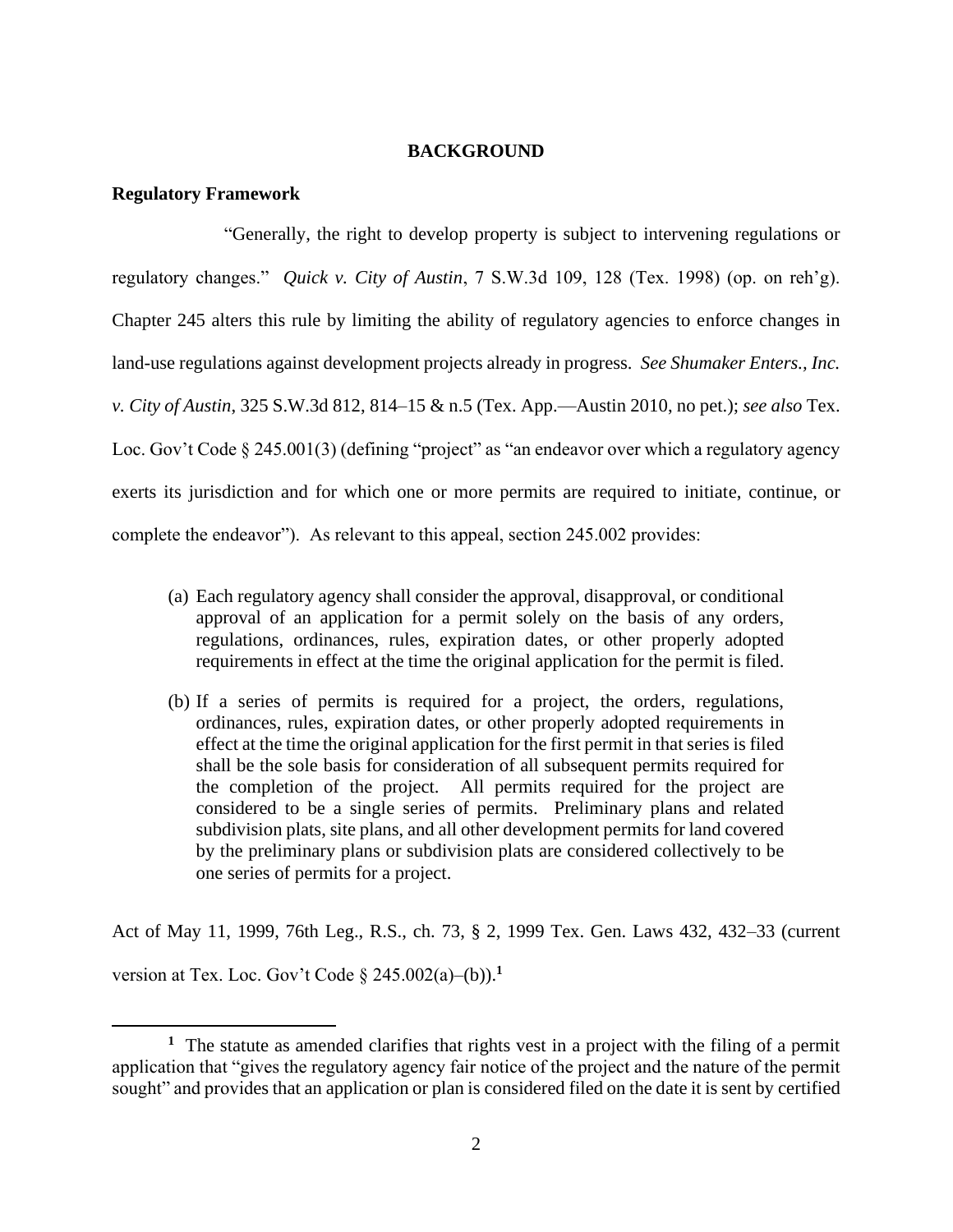The rights created by this provision, commonly called vested rights, attach to a project rather than a permit holder and follow any conveyances or transfers of rights related to the project. *See City of San Antonio v. Greater San Antonio Builders Ass'n*, 419 S.W.3d 597, 601 (Tex. App.—San Antonio 2013, pet. denied.); *Harper Park Two, LP v. City of Austin*, 359 S.W.3d 247, 250 (Tex. App.—Austin 2011, pet. denied). However, chapter 245 does not apply to certain types of permits and land use regulations including, as relevant here, certain "municipal zoning regulations." *See* Tex. Loc. Gov't Code § 245.004(2).

### **Background Facts**

The property at issue is located at the intersection of State Highway 71 and Old Bee Cave Road in the Oak Hill Area of Austin. The events relevant to this appeal date to 1985, when the City had recently annexed the area and, consequently, had no permanent zoning classifications in place. On the recommendation of the City's land-development office, the Austin City Council made permanent zoning classification for several properties, including the one at issue here, contingent on meeting certain development standards more stringent than required by the City's general zoning ordinances. The standard relevant here is floor area ratio (FAR), the requirement that structures not exceed a certain size relative to the land. *See* Austin, Tex., Code of

mail. *See* Act of Sept. 1, 2005, 79th Leg., R.S., ch. 6, § 2, 2005 Tex. Gen. Laws 5, 5–6 (codified at Tex. Loc. Gov't Code § 245.002(a),  $(a-1)$ ). The City cites to the current version of the statute but acknowledges that the Legislature provided that the amendments to subsection 245.002(a) and the addition of subsection (a)(1) "apply only to a project commenced on or after the effective date" of those amendments. *See* Tex. Loc. Gov't Code § 245.002(g). We apply the pre-2005 version of the statute here because River City alleges its project commenced with permit applications filed before the amendments' effective date. *See Harper Park Two, LP v. City of Austin*, 359 S.W.3d 247, 250 n.1 (Tex. App.—Austin 2011, pet. denied) (concluding that "the amended language, strictly speaking, is not before us").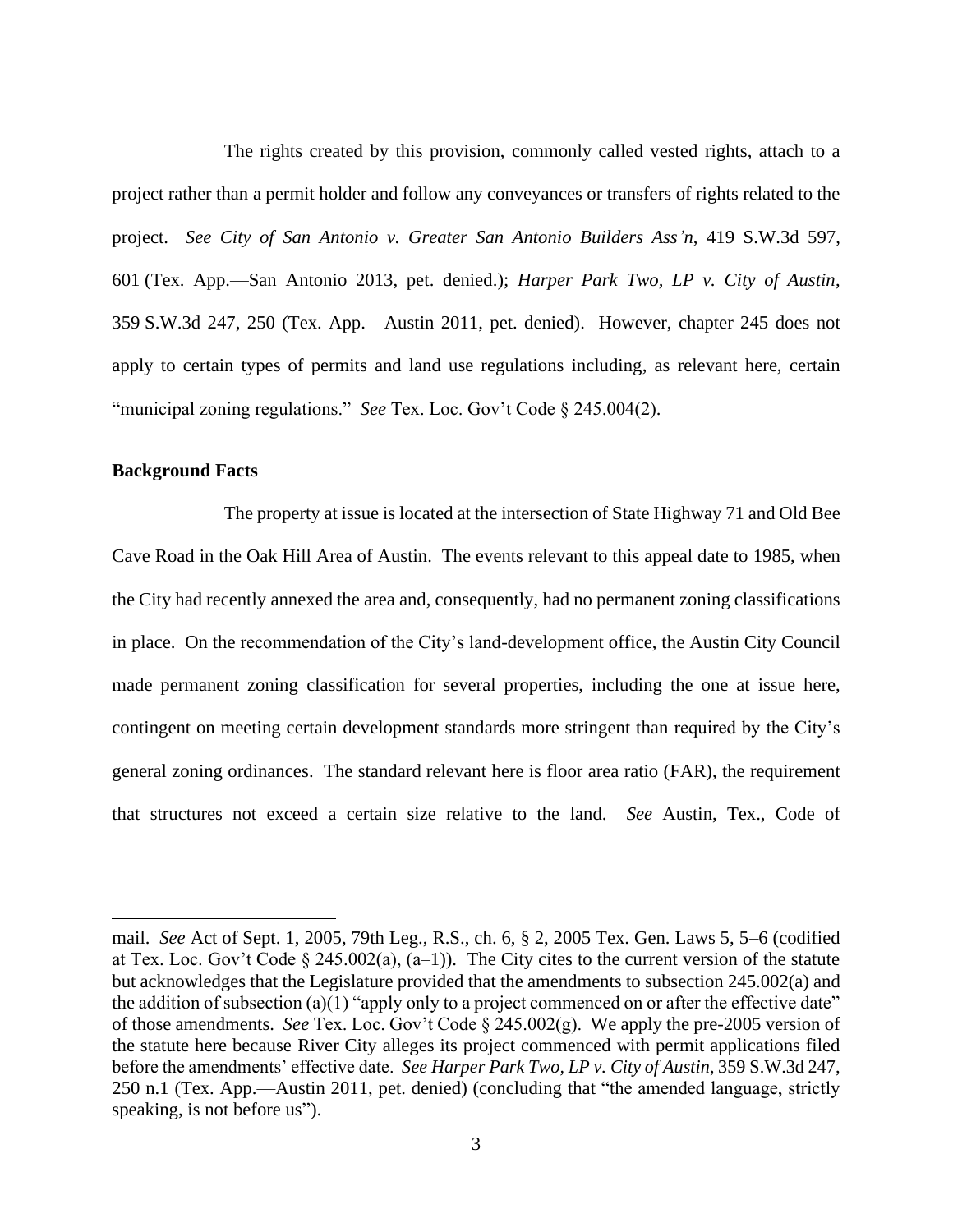Ordinances, § 25-1-21(42) ("Floor Area Ratio means the ratio of gross floor area to gross site area."); *see also id*. § 25-1-21(46), (47) (defining "gross floor area" and "gross site area").

In 1986, River City's predecessor in title applied to rezone the property to the Community Commercial classification. At the time, the City's zoning regulations for that classification set a 1:1 FAR, meaning developers could construct up to one square foot of gross floor area per square foot of land. The City conditioned its approval on the owner impressing the land with a restrictive covenant that, among other things, limited development to no more than 0.2:1 FAR. The owner executed and recorded the requested covenant (1986 Covenant), and the Austin City Council reclassified the property to Community Commercial a short time later.

In April 2003, the property owner applied to the City for approval to create an eight-lot commercial subdivision. *See* Tex. Loc. Gov't Code § 212.004(a) (requiring owner of tract of land inside municipal borders "who divides the tract in two or more parts to lay out a subdivision of the tract" to "have a plat of the subdivision prepared"). While the application was still pending, the Austin City Council enacted the BSZ Ordinance. *See* Austin, Tex., Ordinance No. 031204-57 (Dec. 5, 2003) (codified in Austin City Code chapter 25-2). The BSZ Ordinance designates twenty-two activities as retail uses and provides that "a principal retail use and its accessory uses may not exceed 50,000 square feet of gross floor area." *See* Austin, Tex., Code of Ordinances, § 25-2-651(C), (D). Retail uses include, as relevant here, "automobile repair services" and "automotive sales." *Id.* § 25-2-651(C)(5), (6).

The City approved the plat application the following year and issued a final subdivision plat (2004 Subdivision Plat). The plat notes state that development on the lots "will be limited to 65% impervious [cover] with a maximum floor to area ratio not to exceed 0.2 to 1 pursuant to the restrictive covenant dated October 4, 1986." River City subsequently purchased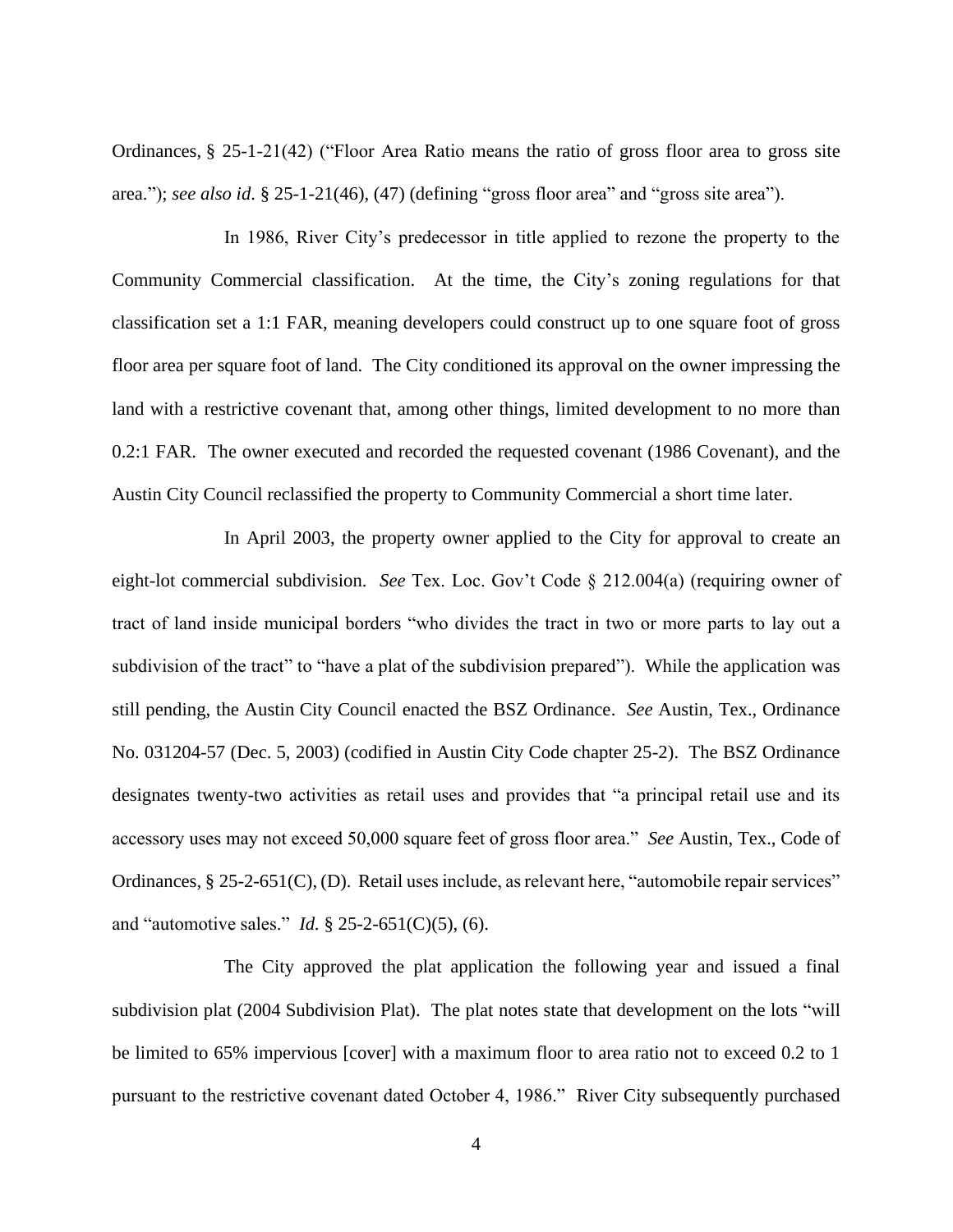six of the lots and applied for permission to construct an auto dealership and service center. The plans called for a 76,272-square-foot structure to house an automotive sales department and service center and a 14,886-square-foot structure for a used car sales department. Aware that its plans exceeded the BSZ Ordinance's limits on use size, River City sought an exemption on the ground that the BSZ Ordinance conflicted with the 1986 Covenant. The City initially agreed and, in November 2017, informed River City that:

The zoning overlay outlined in section 25-2-651 of the Land Development Code is in conflict with the [1986] restrictive covenant recorded as part of zoning case C14-85-288.112. The zoning overlay in 25-2-651 was adopted subsequent to the recordation of the original covenant in October 1986 and limits the rights granted by the original covenant. The project is entitled to the rights granted in the 1986 covenant and the current development will not be subject to the requirements of  $25 - 2 - 651$ .

The City reconsidered seven months later:

Staff is aware that our previous communication indicated that 25-2-651 would not be applicable to this development. However, after further investigation and study of the impacts of the application of 25-2-651(D) it does not appear to significantly reduce the allowable development potential below the 120,569 SF of allowable gross building area provided under the restrictive covenant. For example, the site could be permitted to have 49,999 SF of auto sales and 49,999 SF of auto service use as a secondary and separate use, plus a third permitted use such as restaurant, office, or other uses allowed in the GR zoning classification.

In October 2018, River City sued to enjoin the City from enforcing the ordinance and sought relief under the Uniform Declaratory Judgment Act (UDJA). *See* Tex. Civ. Prac. & Rem. Code § 37.004(a). Specifically, River City sought a declaration that chapter 245 of the Local Government Code requires the City not to enforce the BSZ Ordinance, *see* Tex. Loc. Gov't Code §§ 245.001–.007, that River City's application fits into one of the ordinance's exemptions, *see* Austin, Tex., Code of Ordinances, § 25-2-651(B)(1), or that the City should be estopped from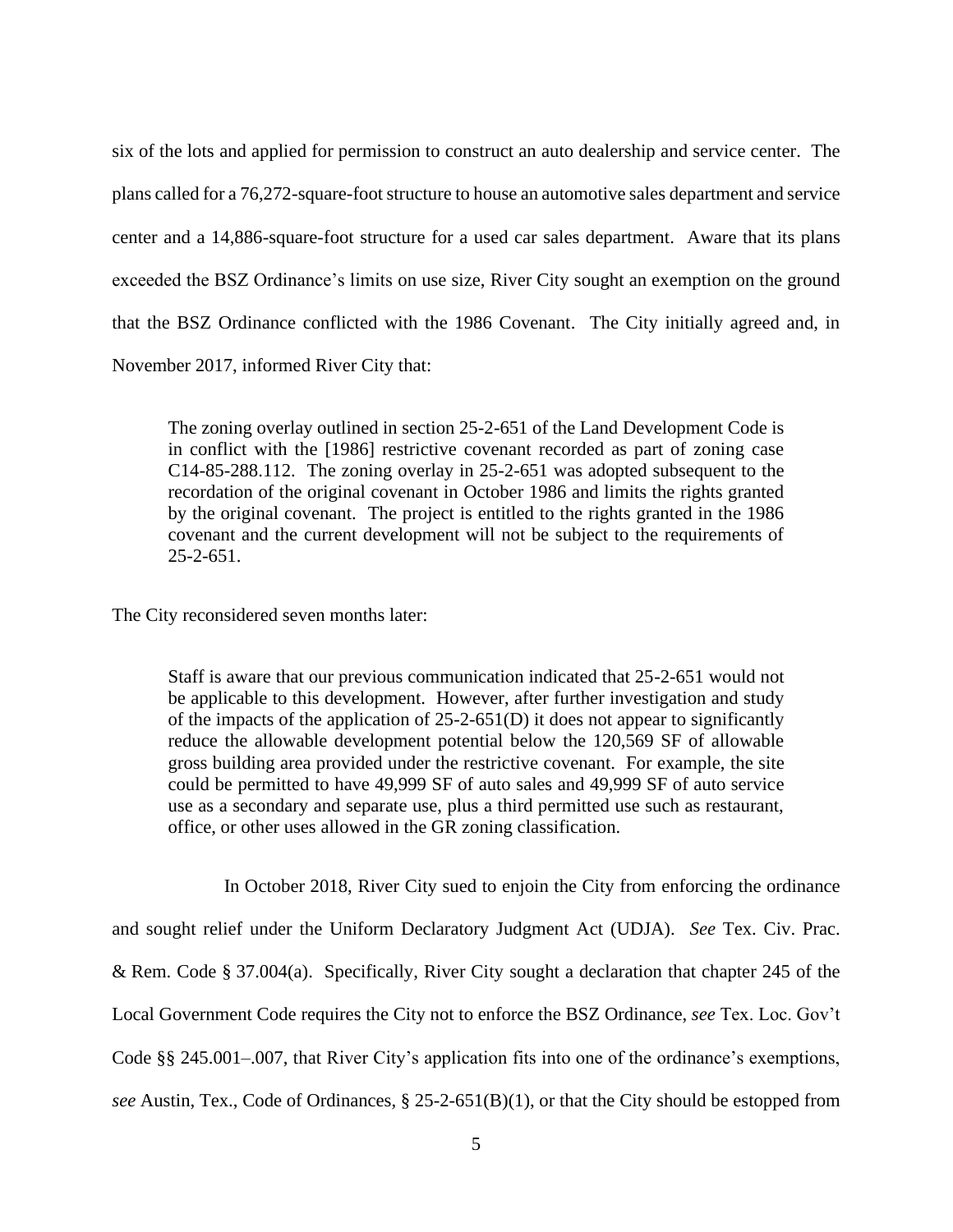applying the BSZ Ordinance. The City filed a plea to the jurisdiction arguing River City had failed to plead facts waiving the City's governmental immunity. The district court sustained the plea and dismissed River City's claims with prejudice. This appeal followed.

#### **LEGAL STANDARDS**

"Governmental immunity generally protects municipalities and other state subdivisions from suit unless the immunity has been waived by the constitution or state law." *University of Tex. M.D. Anderson Cancer Ctr. v. McKenzie*, 578 S.W.3d 506, 512 (Tex. 2019) (quoting *City of Watauga v. Gordon*, 434 S.W.3d 586, 589 (Tex. 2014)). Immunity from suit is properly asserted in a plea to the jurisdiction because it implicates courts' subject-matter jurisdiction. *See id.* When a governmental entity challenges jurisdiction on immunity grounds, "the plaintiff must affirmatively demonstrate the court's jurisdiction by alleging a valid waiver of immunity." *See Ryder Integrated Logistics, Inc. v. Fayette County*, 453 S.W.3d 922, 927 (Tex. 2015) (per curiam) (quoting *Dallas Area Rapid Transit v. Whitley*, 104 S.W.3d 540, 542 (Tex. 2003)).

We review a trial court's disposition of a plea to the jurisdiction de novo. *City of Houston v. Houston Mun. Emps. Pension Sys.*, 549 S.W.3d 566, 575 (Tex. 2018). When a plea to the jurisdiction challenges the adequacy of the pleadings, as here, we construe the pleadings "liberally in favor of the plaintiff to determine whether the facts alleged affirmatively demonstrate the court's jurisdiction to hear the matter." *Id.* If the pleadings fail to establish jurisdiction but do not affirmatively negate jurisdiction, the plaintiff is entitled to a "reasonable opportunity to amend" its pleadings. *Texas A & M Univ. Sys. v. Koseoglu*, 233 S.W.3d 835, 839 (Tex. 2007) (citing *Harris County v. Sykes*, 136 S.W.3d 635, 639 (Tex. 2004)).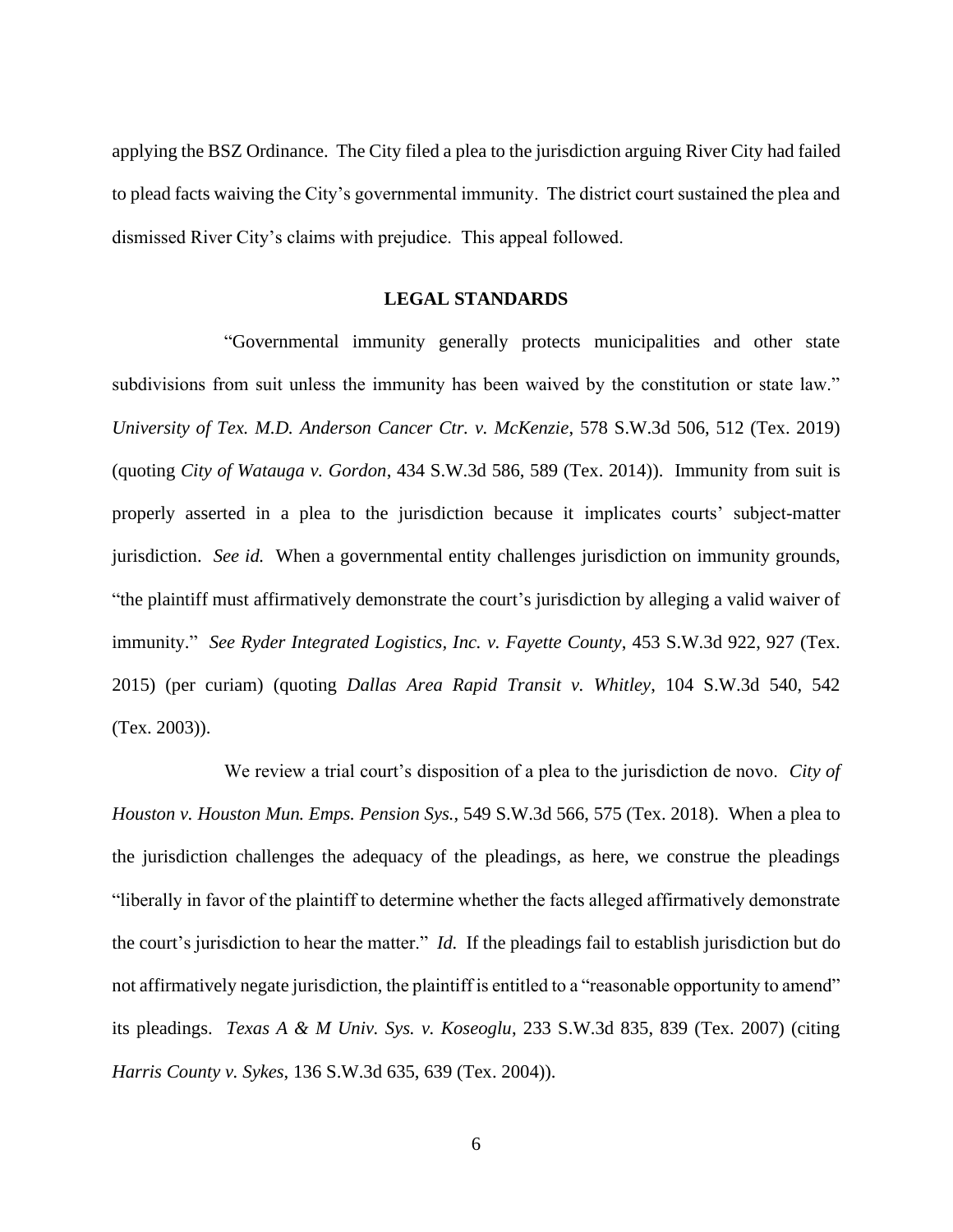#### **DISCUSSION**

River City argues the district court erred in dismissing its suit for declaratory relief from the threatened enforcement of the BSZ Ordinance. The UDJA authorizes a person whose rights "are affected by a statute [or] municipal ordinance" to "have determined any question of construction or validity arising under the . . . statute [or] ordinance. . . and obtain a declaration of rights, status, or other legal relations thereunder." Tex. Civ. Prac. & Rem. Code § 37.004(a). This authorization does not create jurisdiction but is "merely a procedural device for deciding cases already within a court's jurisdiction." *Texas Parks & Wildlife Dep't v. Sawyer Tr.*, 354 S.W.3d 384, 388 (Tex. 2011) (quoting *Texas Ass'n of Bus. v. Texas Air Control Bd.*, 852 S.W.2d 440, 444 (Tex. 1993)). River City must therefore identify a waiver of governmental immunity to establish the district court's jurisdiction over its claim for relief. *See id.* (observing that immunity bars "an otherwise proper [UDJA] claim that has the effect of establishing a right to relief against the State for which the Legislature has not waived sovereign immunity"). Here, the only alleged waiver is found in chapter 245 of the Local Government Code: "A political subdivision's immunity from suit is waived in regard to an action under this chapter." Tex. Loc. Gov't Code § 245.006(b). This provision plainly makes waiver of immunity turn on whether the plaintiff pled a claim to enforce chapter 245's protections. *See id.*; *Village of Tiki Island v. Premier Tierra Holdings Inc.*, 555 S.W.3d 738, 745–46 (Tex. App.—Houston [14th Dist.] 2018, no pet.) (recognizing waiver of immunity under section 245.006 turns on whether plaintiff has "plead a claim to enforce chapter 245"); *City of McKinney v. Hank's Rest. Grp.*, 412 S.W.3d 102, 116 (Tex. App.—Dallas 2013, no pet.) (noting waiver of immunity under section 245.006 turns on whether plaintiff "allege[d] facts sufficient to demonstrate that its declaratory-judgment claims come within the scope of Chapter 245"). The question, then, is whether River City's factual allegations, taken as true, state a claim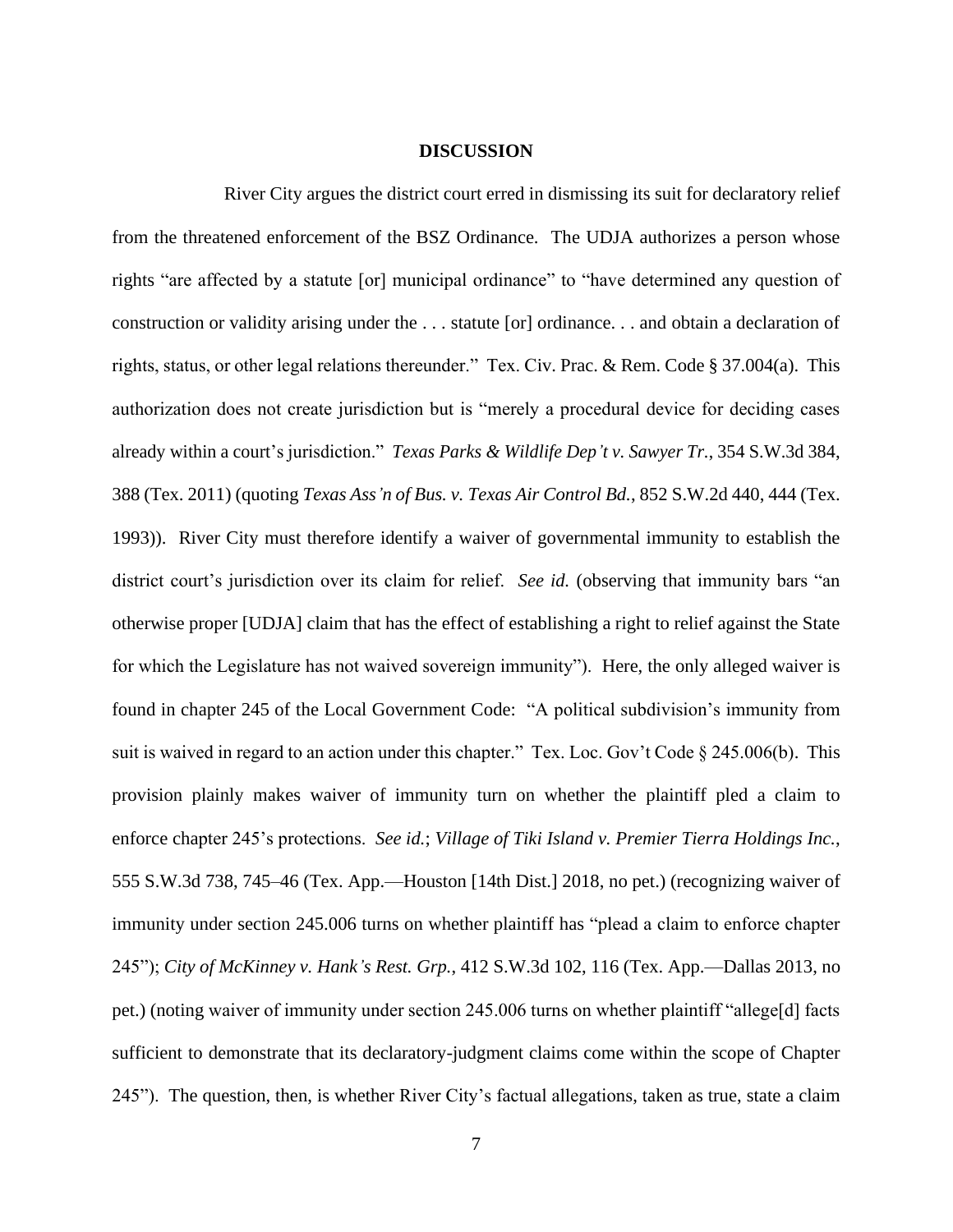to which chapter 245 applies. *See Village of Tiki Island*, 555 S.W.3d at 745–46; *Hank's Rest. Grp.*, 412 S.W.3d at 116.

### **Analysis**

The City initially argues that River City failed to plead facts showing that vested rights attached to the project. If we disagree, the City contends that River City failed to show that the BSZ Ordinance is not exempt from chapter 245's protections. These questions raise issues of statutory construction, which present a question of law that we review de novo. *See Aleman v. Texas Med. Bd.*, 573 S.W.3d 796, 802 (Tex. 2019). Our goal when construing a statute is to ascertain and give effect to the Legislature's intent. *Id.* To do this, we start with the plain meaning of the text "unless a different meaning is supplied, is apparent from the context, or the plain meaning of the words leads to absurd or nonsensical results." *Pedernal Energy, LLC v. Bruington Eng'g, Ltd.*, 536 S.W.3d 487, 491 (Tex. 2017). And we do not construe individual provisions in isolation but rather "consider the context and framework of the entire statute[.]" *Cadena Comercial USA Corp. v. Texas Alcoholic Beverage Comm'n*, 518 S.W.3d 318, 326 (Tex. 2017). We apply these same principles to construe municipal ordinances. *Houston Belt & Terminal Ry. v. City of Houston*, 487 S.W.3d 154, 164 (Tex. 2016).

We first consider, as a threshold issue, whether any application or document filed with the City constitutes a permit application sufficient to invoke chapter 245's protections. *See*  Act of May 11, 1999, 76th Leg., R.S., ch. 73, § 2, 1999 Tex. Gen. Laws at 432–33 (amended 2005). River City contends that either the 1986 Covenant or the 2004 Subdivision Plat constitutes a permit. A permit is "a license, certificate, approval, registration, consent, permit . . . or other form of authorization required by law, rule, regulation, order, or ordinance that a person must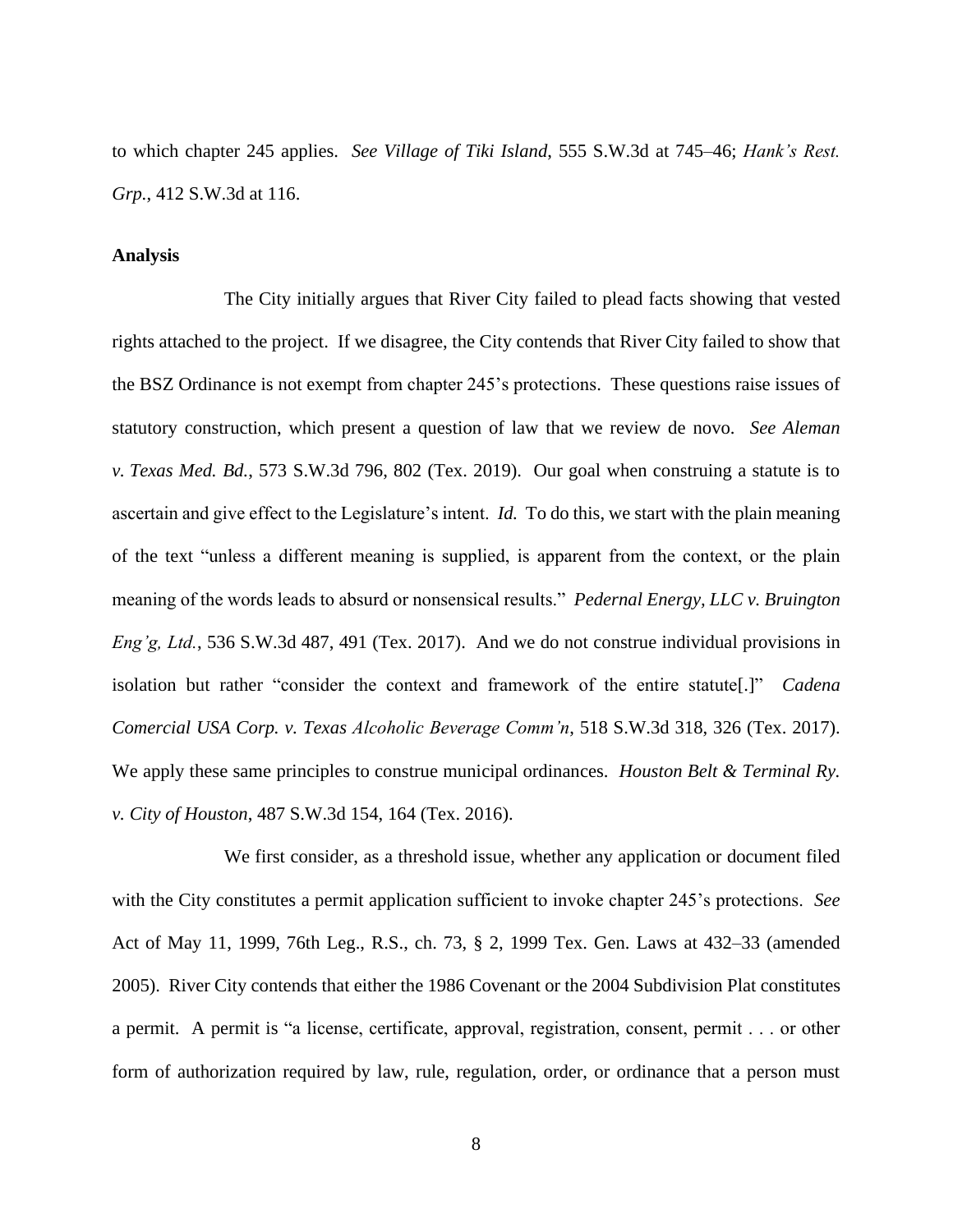obtain to perform an action or initiate, continue, or complete a project for which the permit is sought." Tex. Loc. Gov't Code § 245.001(1). The City disputes whether the 1986 Covenant is a permit but does not address the 2004 Subdivision Plat. In fact, the City acknowledges in its brief that "preliminary plats, subdivision plats, plans for development of real property, and site plans can be 'Permits' or applications for 'Permits.'" We agree that an application for a subdivision plat can constitute a permit application under chapter 245. Immediately after requiring regulatory agencies to consider "[a]ll permits required" for a project as "a single series of permits," the statute expressly states that "[p]reliminary plans and related subdivision plats" constitute part of the series of permits. *See id.* § 245.002(b). The 2004 Subdivision Plat therefore constitutes a permit under chapter 245. *See City of San Antonio v. En Seguido, Ltd.*, 227 S.W.3d 237, 244 (Tex. App.—San Antonio 2007, no pet.) (holding that "the filing of a plan for development or plat application, including preliminary plans and plats, gives rise to vested rights"). And because there is no dispute the application was filed before the BSZ Ordinance's effective date, we conclude vested rights attached to the project on the filing of the subdivision plat application.

The City argues that notwithstanding the rights vested in the project by section 245.002, the BSZ Ordinance falls into one of the statutory exemptions. *See* Tex. Loc. Gov't Code § 245.004(2). River City has the burden to show the exemptions inapplicable to the ordinance it seeks to enjoin. *See FLCT, Ltd. v. City of Frisco*, 493 S.W.3d 238, 269 (Tex. App.—Fort Worth 2016, pet. denied) (holding plaintiff's burden to plead facts affirmatively establishing trial court's jurisdiction extends to showing statutory exemptions inapplicable to claim); *Hank's Rest. Grp.*, 412 S.W.3d at 116 (same). Chapter 245 "does not apply to," as relevant here, "municipal zoning regulations that do not affect landscaping or tree preservation, open space or park dedication, property classification, lot size, lot dimensions, lot coverage, or building size or that do not change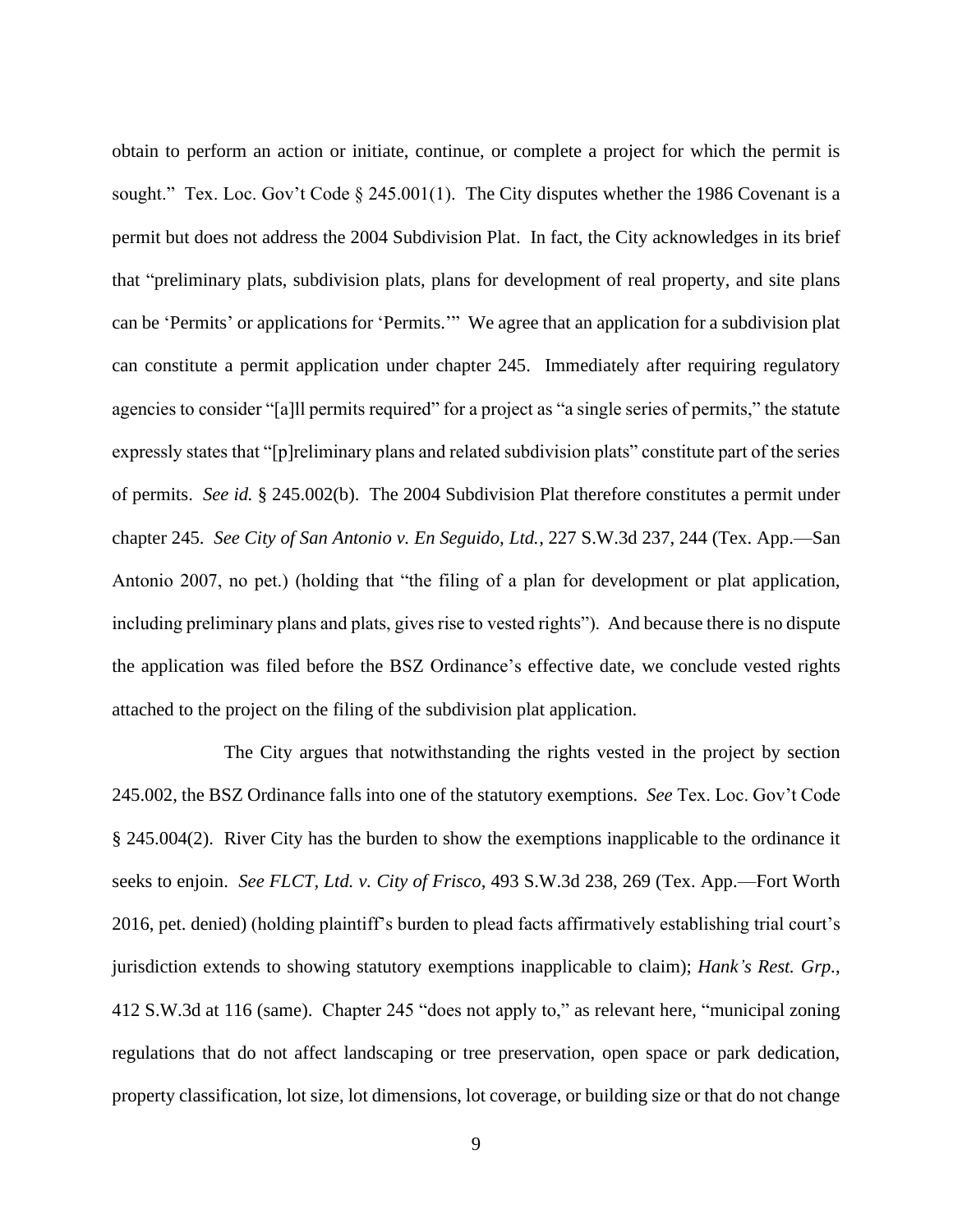development permitted by a restrictive covenant required by a municipality." Tex. Loc. Gov't Code § 245.004(2). River City argues that the BSZ Ordinance is not exempt because it affects "building size" and "change[s] development permitted by" the 1986 Covenant. *See id.*

The parties disagree over how to determine whether a municipal zoning regulation affects one of the subjects listed in section 245.004(2).**<sup>2</sup>** The common, ordinary meaning of "affect" is "to produce an effect on." *Affect*, Black's Law Dictionary (11th ed. 2019); *see FLCT*, 493 S.W.3d at 269 (employing same definition when construing section 245.004(2)). River City argues the question should turn on the effect of the regulation as applied to a specific development project. The City responds that a regulation's effect "is best determined by the regulation on its face."

River City's as-applied approach is consistent with parts of chapter 245 that apply on a project-by-project basis. *See, e.g.*, Act of May 11, 1999, 76th Leg., R.S., ch. 73, § 2, 1999 Tex. Gen. Laws 432 (amended 2005) (providing that rights vest in project when application for first permit necessary to initiate project is filed); Tex. Loc. Gov't Code § 245.003 (providing chapter 245 "applies only to a project in progress on or commenced after" certain date); *id.* § 245.005(a), (b) (authorizing regulatory agency to place expiration date on permit if "no progress has been made towards completion of the project"). Subsection 245.004(2) does not employ similar language, or even include the term "project," *see id.* § 245.004(2), and we must presume that omission was intentional, *see Cadena Comercial USA*, 518 S.W.3d at 325–26 ("We

**<sup>2</sup>** The parties do not dispute that the BSZ Ordinance constitutes a "municipal zoning regulation" under subsection 245.004(2) because it restricts the size of certain uses where larger uses would have previously been allowed. *See FLCT, Ltd. v. City of Frisco*, 493 S.W.3d 238, 269 (Tex. App.—Fort Worth 2016, pet. denied) (holding municipal ordinance that "restricted the locations where alcohol can be sold within districts where it had formerly been permitted" constituted zoning ordinance affecting "property classification").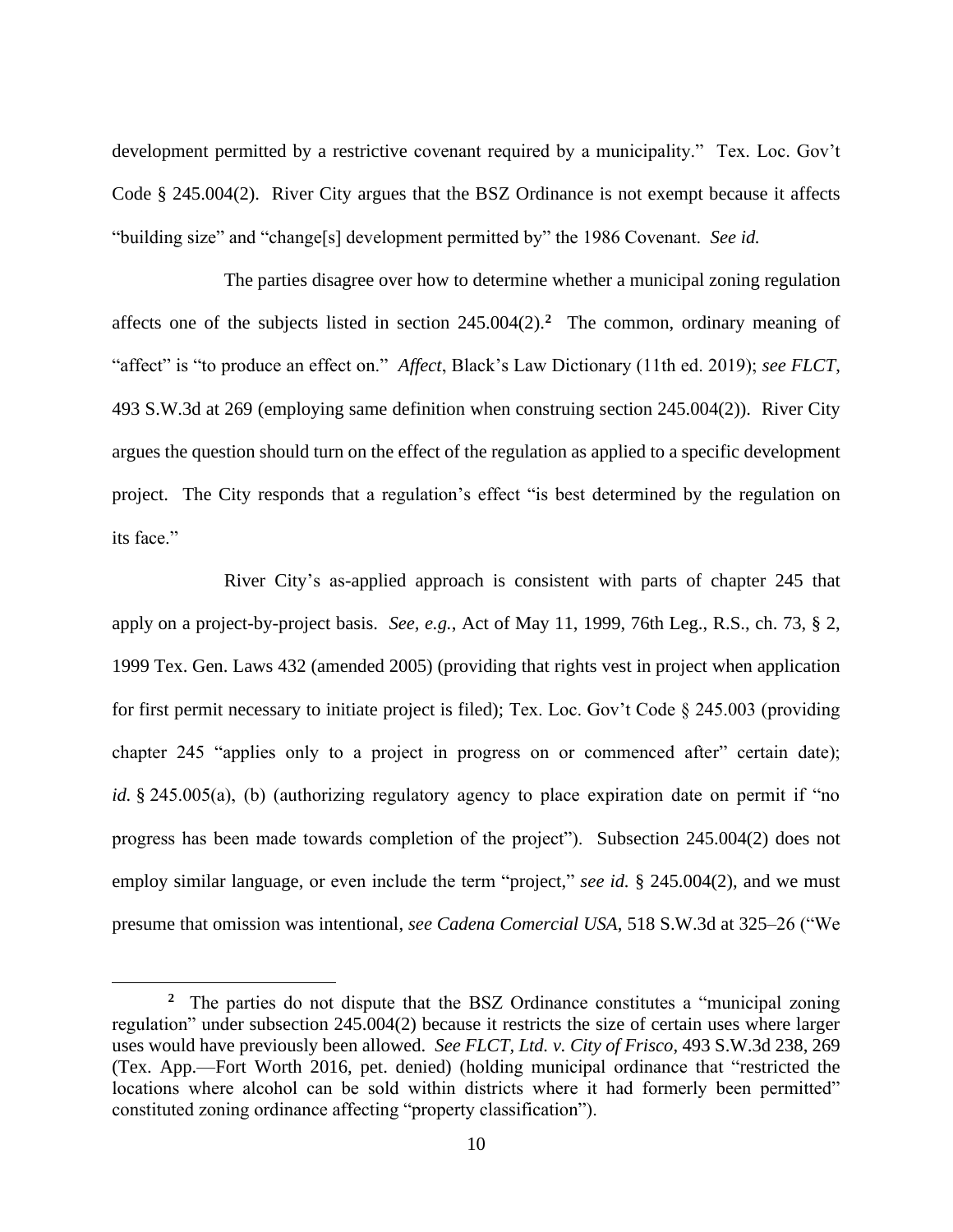presume the Legislature 'chooses a statute's language with care, including each word chosen for a purpose, while purposefully omitting words not chosen.'" (quoting *TGS-NOPEC Geophysical Co. v. Combs*, 340 S.W.3d 432, 439 (Tex. 2011))). Instead, the plain language exempts a category of municipal zoning regulations—those "that do not affect . . . building size," among other matters. *See* Tex. Loc. Gov't Code § 245.004(2). This interpretation is consistent with section 245.004's other provisions, which exempt categories of regulations that affect land use. *See, e.g.*, *id.* § 245.004(3) (exempting "regulations that specifically control only the use of land in a municipality that does not have zoning and that do not affect landscaping or tree preservation, open space or park dedication, lot size, lot dimensions, lot coverage, or building size"), (4) (exempting "regulations for sexually oriented businesses") (5) (exempting "municipal or county ordinances, rules, regulations, or other requirements affecting colonias"), (8) (exempting "regulations for utility connections"). In sum, we conclude that a municipal zoning regulation is exempt under subsection 245.004(2) if it does not affect preexisting municipal zoning regulations on "landscaping or tree preservation, open space or park dedication, property classification, lot size, lot dimensions, lot coverage, or building size[.]" *See id.* § 245.004(2); *see also FLCT*, 493 S.W.3d at 269 (examining effect of ordinance restricting alcohol sales on municipality's preexisting zoning regulations on that subject).

The City goes a step further and argues that courts should determine the effect of an ordinance solely on its face. Applying this approach, the City contends that "the text of the regulation itself shows it regulates size of use, not building size, and that should end the matter." The City's position is inconsistent with well-settled statutory construction principles. *See Houston Belt*, 487 S.W.3d at 164 (applying rules of statutory construction to construe municipal ordinances). Construing an ordinance "start[s] with the plain and ordinary meaning of the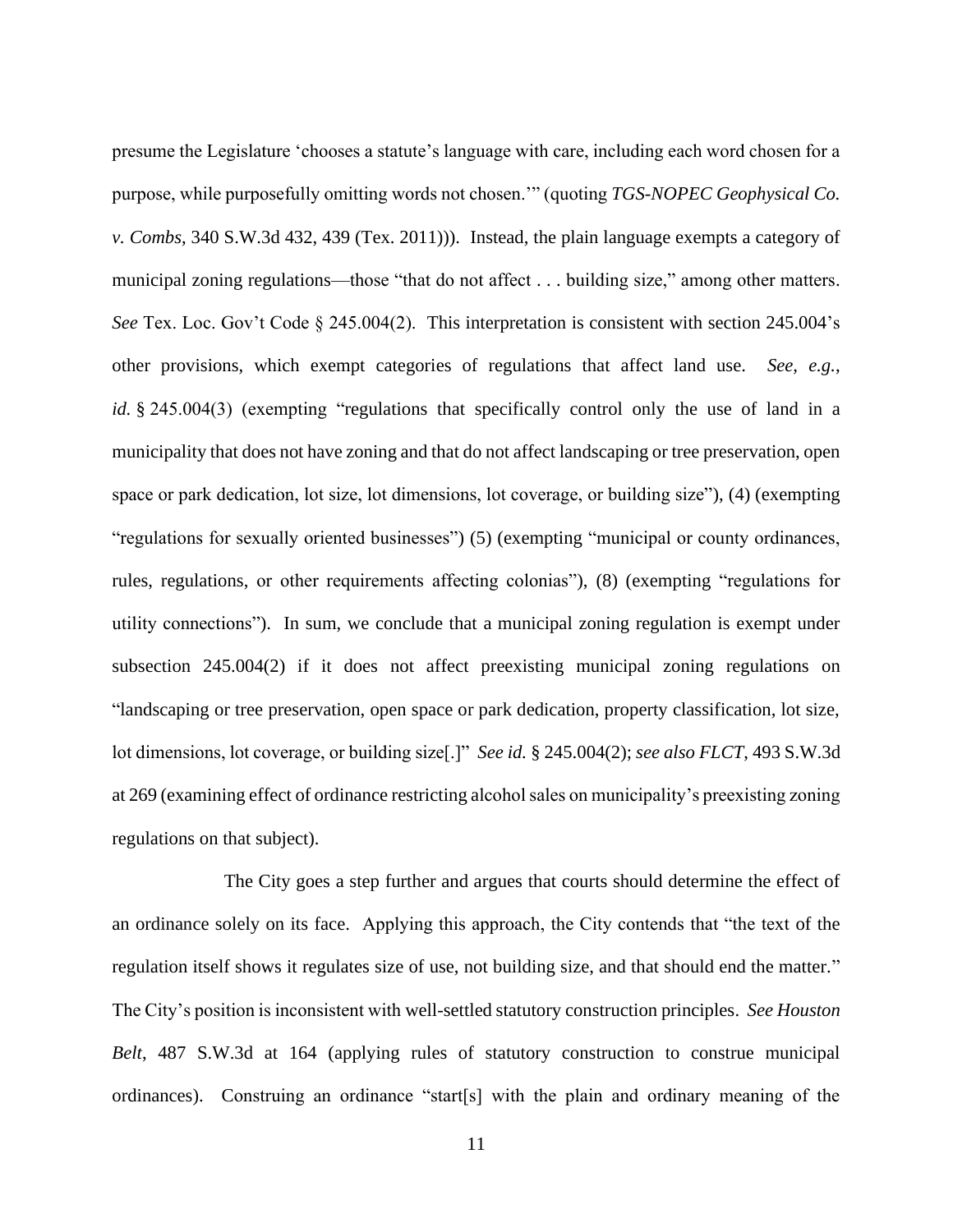ordinance's words," *see id.*, but we cannot interpret those words and phrases in isolation, *see Worsdale v. City of Killeen*, 578 S.W.3d 57, 69 (Tex. 2019) ("As we have so often said, text cannot be divorced from context."). This is particularly important when construing zoning ordinances. Municipalities have discretion to regulate land use, *see City of Brookside Village v. Comeau*, 633 S.W.2d 790, 792 (Tex. 1982), and the extent of their powers in this area varies, *see Town of Lakewood Village v. Bizios*, 493 S.W.3d 527, 530–31 & n.3 (Tex. 2016) (discussing different authority of home-rule and general-law municipalities to regulate land use). A regulation that does not regulate "building size" on its face could still "affect" municipal regulation of building size depending on how the municipality otherwise regulates land use. We will therefore construe the BSZ Ordinance in the context of the City's entire Land Development Code (LDC) to determine whether it affects building size. *See Board of Adjustment of City of San Antonio v. Wende*, 92 S.W.3d 424, 430–31 (Tex. 2002) (construing municipal zoning ordinance in context of city's entire land development code); *Milestone Potranco Dev., Ltd. v. City of San Antonio*, 298 S.W.3d 242, 245 (Tex. App.—San Antonio 2009, pet. denied) (construing municipal tree-preservation ordinance "as a whole and in the context of the [City's] entire Unified Development Code").

As already discussed, the LDC requires that structures not exceed a certain FAR, the "ratio of gross floor area to gross site area." *See* Austin, Tex., Code of Ordinances, § 25-1-21(42). "Gross floor area" means, as relevant here, "the total enclosed area of all floors in a building with a clear height of more than six feet, measured to the outside surface of the exterior walls." *See id.* § 25-1-21(46). On the other hand, "gross site area" refers to the total area of the site—"the area on which a building has been proposed to be built or has been built." *See id.* § 25-1-21(47) & (105). Requiring that development on a property not exceed a certain FAR thus creates an upper limit on building size.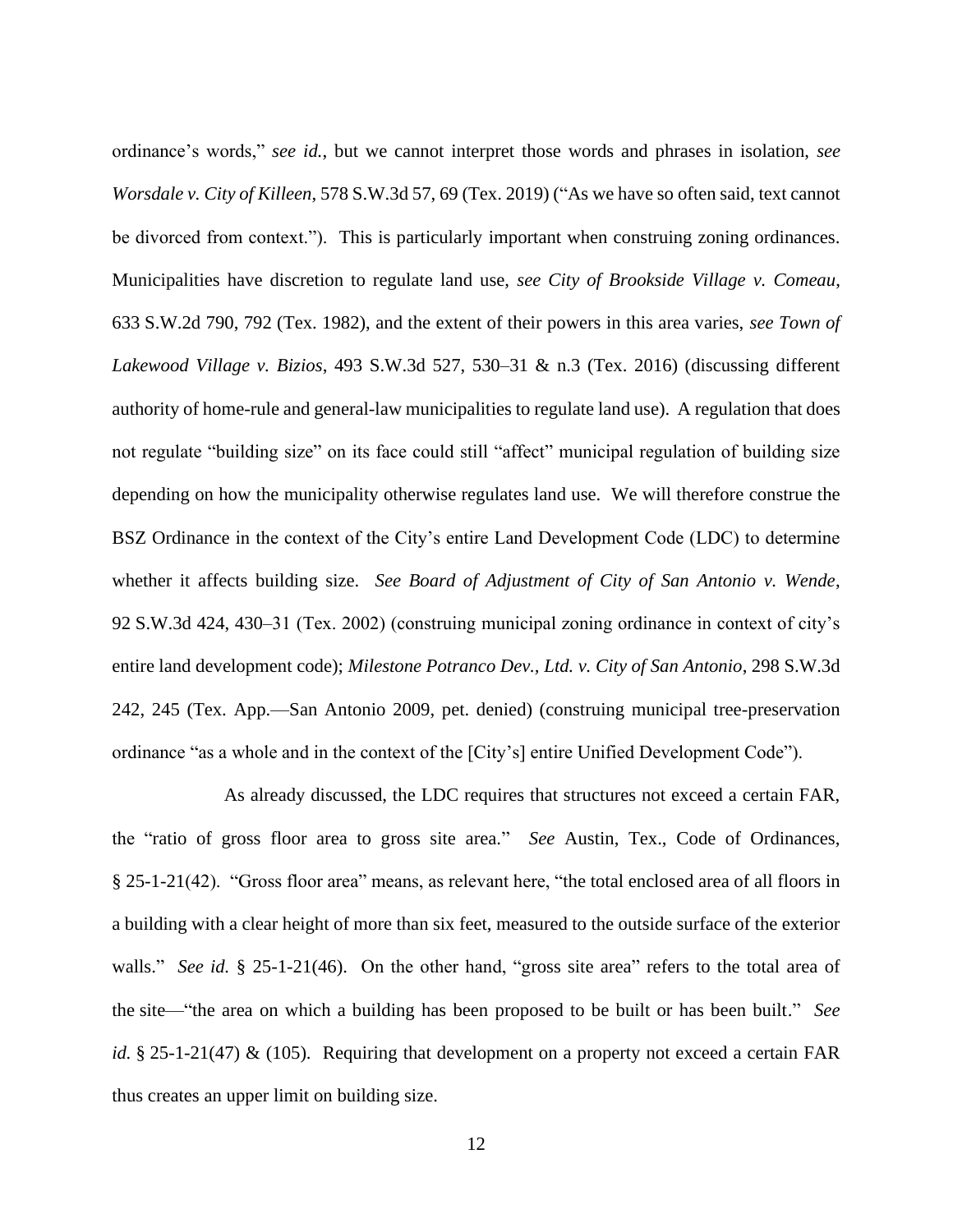River City argues that the BSZ Ordinance affects this limit by effectively setting the maximum permissible size of any structure housing a covered use. The City responds that "several different uses can be within one structure, or even different structures on the same lot, and a building can be built that is over 50,000 square feet." We agree with the City that limiting certain uses to less than 50,000 square feet of gross floor area does not change the amount of floor area within the structure or the size of the site. However, River City contends that the BSZ Ordinance effectively limits building size by including "accessory uses" in the 50,000 square foot size limitation. *See id.* § 25-2-651(D) (providing that "a principal retail use and its accessory uses may not exceed 50,000 square feet of gross floor area."). If the term "accessory uses" included all other possible uses, the BSZ Ordinance would effectively impose a size limit on any structure that houses a principal retail use. But we do not construe the term to have such a broad meaning. The BSZ Ordinance does not define an accessory use, so we apply the LDC's definition: a use that is "incidental to, and customarily associated with, a principal use." *See id.* § 25-1-21(1).**<sup>3</sup>** The term plainly encompasses a specific subcategory of uses closely associated with a principal use, and we see nothing in the BSZ Ordinance to suggest a different meaning was intended. On the contrary, another part of the ordinance provides that a "principal retail use that exceeded the [gross floor area] limitations on [the BSZ Ordinance's effective date] "may be changed to another retail use if the existing impervious cover and gross floor area are not increased." *See id*. § 25-2-651(F). Construing the BSZ Ordinance as a whole, *see Houston Belt*, 487 S.W.3d at 164, we conclude that

<sup>&</sup>lt;sup>3</sup> The LDC provides that its definitions control "[u]nless a different definition is expressly provided." *See* Austin, Tex., Code of Ordinances, § 25-1-21 (2019).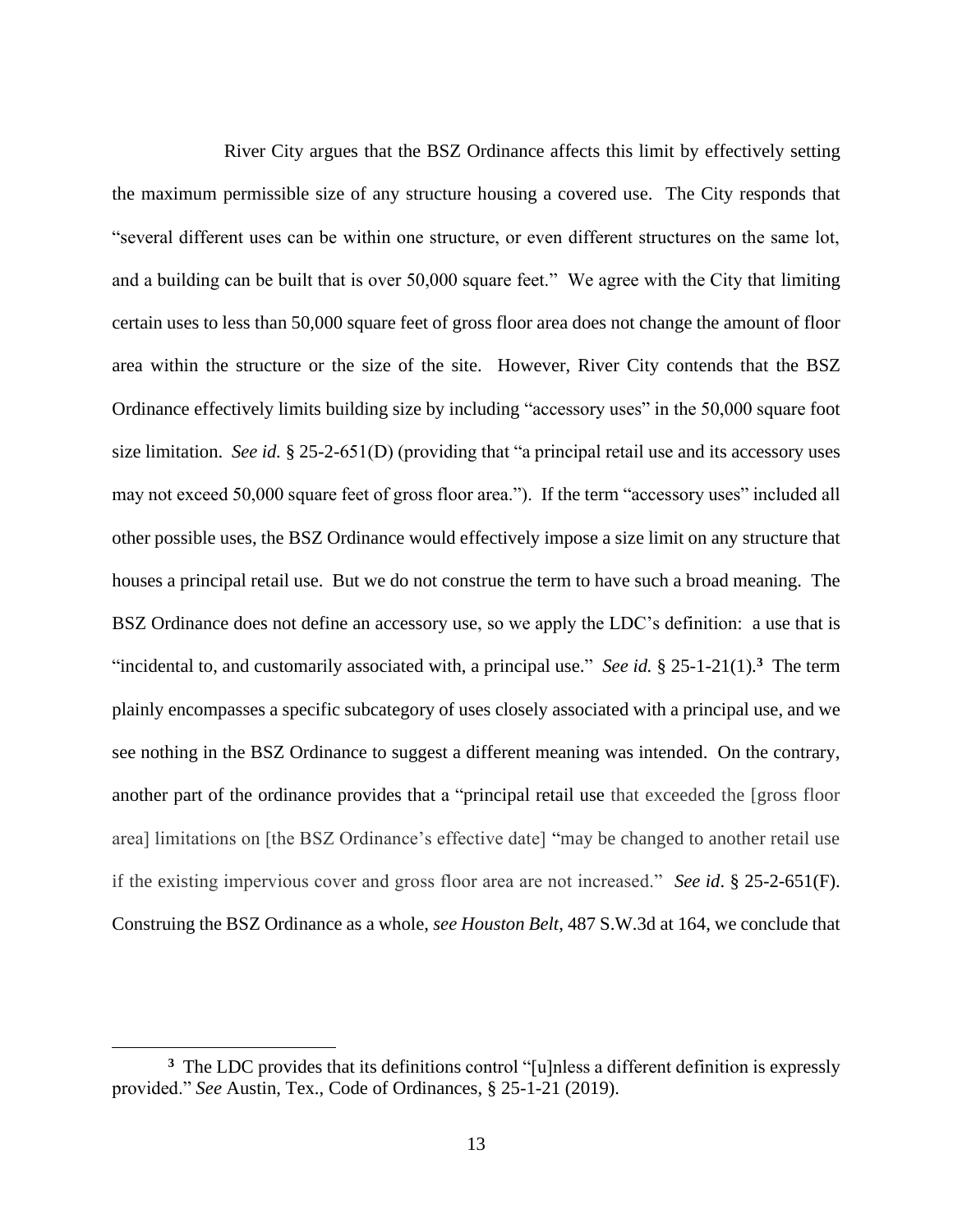it does not prohibit multiple retail uses inside the same structure.**<sup>4</sup>** Having rejected River City's arguments, we hold that River City failed to show that the BSZ Ordinance affects building size.

We now turn to whether the BSZ Ordinance "change[s] development permitted by" the 1986 Covenant.**<sup>5</sup>** *See* Tex. Loc. Gov't Code § 245.004(2). "A restrictive covenant is a negative covenant that limits permissible uses of land." *Tarr v. Timberwood Park Owners Ass'n*, 556 S.W.3d 274, 279 (Tex. 2018) (quoting Restatement (Third) of Prop.: Servitudes § 1.3(3) (Am. L. Inst. 2000)). Restrictive covenants are contracts, and we construe them according to the general rules of contract construction. *See id.* at 280. As with any contract, our goal is to give effect to the parties' intent as reflected in the language they chose. *Id*. To do this, we construe the covenant as a whole and seek to give effect to every part. *Id.*

River City contends that the 1986 Covenant contains no "restrictions on building size or use for automotive sales and service" and so enables River City to construct a car dealership and service center of any size. River City's argument is essentially that the parties to the 1986 Covenant intended to allow any use not expressly restricted in the covenant. The covenant's text is narrower: the parties agreed to impress the land "with certain covenants and restrictions running with the land." They specifically agreed that development would not exceed a 0.2 FAR, development would comply with an ordinance protecting the Williamson Creek watershed, and

**<sup>4</sup>** Consistent with our conclusion, the City affirmatively states in its brief that the BSZ Ordinance allows River City to have "49,999 [square feet] of auto sales and 49,999 [square feet] of auto service use as a secondary and separate use, plus a third permitted use such as a restaurant, office, or other uses allowed" by the Community Commercial zoning classification.

**<sup>5</sup>** We need not decide whether the 1986 Covenant constitutes a permit because we conclude that the BSZ Ordinance does not change development permitted by the 1986 Covenant. *See* Tex. R. App. P. 47.1 ("The court of appeals must hand down a written opinion that is as brief as practicable but that addresses every issue raised and necessary to final disposition of the appeal.").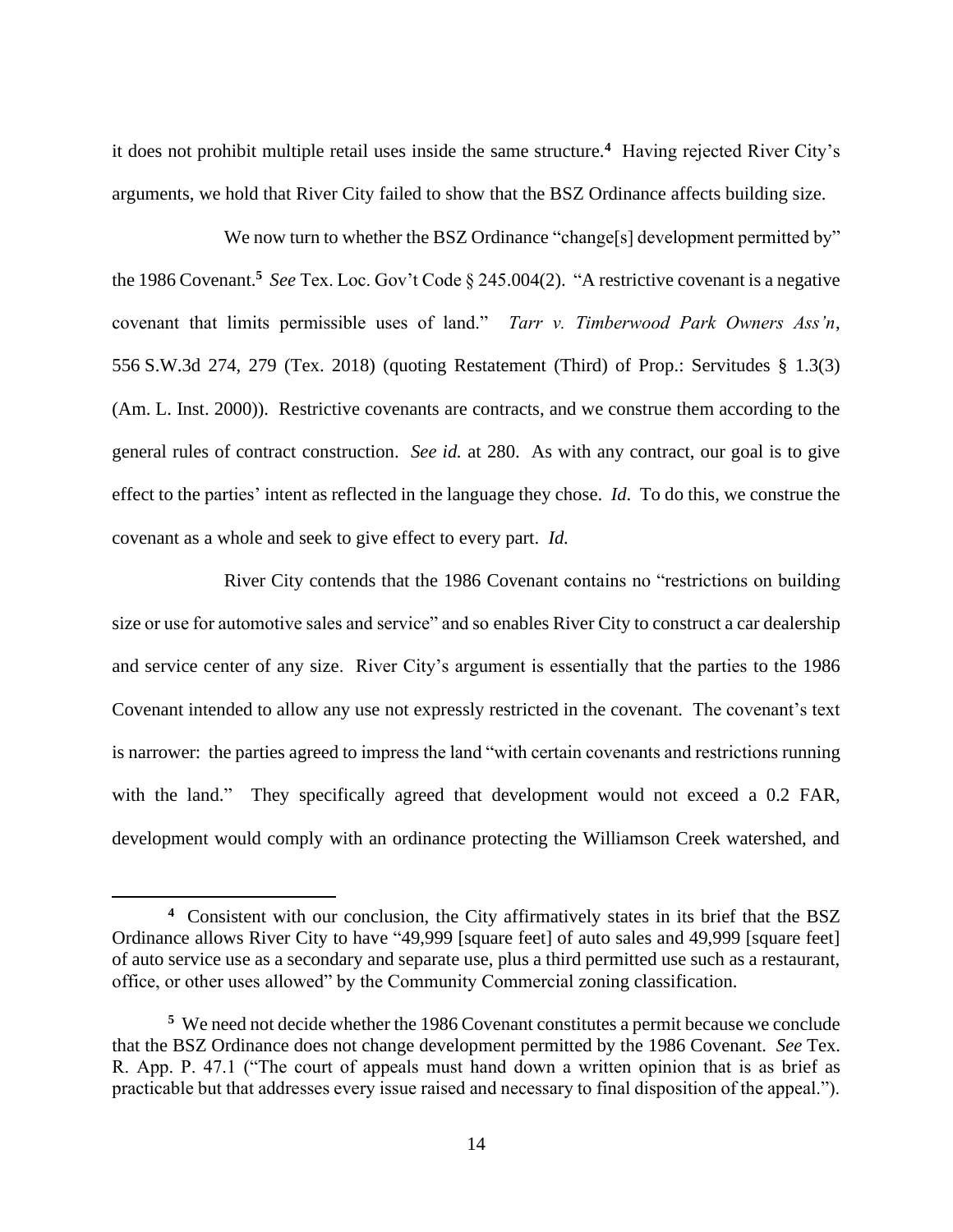the property would have no more than 65% impervious cover.**<sup>6</sup>** Nothing in the text indicates that the parties intended their agreement to address anything other than these three restrictions, and we may not add enlarge the terms of their agreement to address other matters. *See id.* ("[T]he words in a covenant 'may not be enlarged, extended, stretched or changed by construction.'" (quoting *Wilmoth v. Wilcox*, 734 S.W.2d 656, 657 (Tex. 1987)); *see also In re Davenport*, 522 S.W.3d 452, 457 (Tex. 2017) (orig. proceeding) (stating general rule that courts "cannot make new contracts between the parties and must enforce the contract as written"). Because the 1986 Covenant does not authorize River City to use the land as a car dealership and service center without size restriction, River City failed to show that the BSZ Ordinance changes development permitted by the covenant. *See* Tex. Loc. Gov't Code § 245.004(2).

Having concluded as a matter of law that the BSZ Ordinance does not affect building size or change development permitted by a restrictive covenant, we hold that River City failed to plead facts establishing the district court's jurisdiction to decide its claim under chapter 245. In addition to that claim, River City asked the district court to declare that the 1986 Covenant is exempt under the BSZ Ordinance's terms, *see* Austin, Tex., Code of Ordinances, § 25-2-651(B)(1) (providing BSZ Ordinance is inapplicable "to a retail use on property" that is "subject to a settlement agreement adopted by council before December 6, 2003 that prescribes development regulations"), or that the City should be estopped from applying the BSZ Ordinance. The district court also lacked jurisdiction over these claims. Chapter 245 waives immunity from suit "in regard to an action under this chapter." Tex. Loc. Gov't Code § 245.006(b); *see Harper* 

**<sup>6</sup>** "Impervious cover" refers to "the total area of any surface that prevents the infiltration of water into the ground, such as roads, parking areas, concrete, and buildings." *See* Austin, Tex., Code of Ordinances, § 25-1-23 (2019).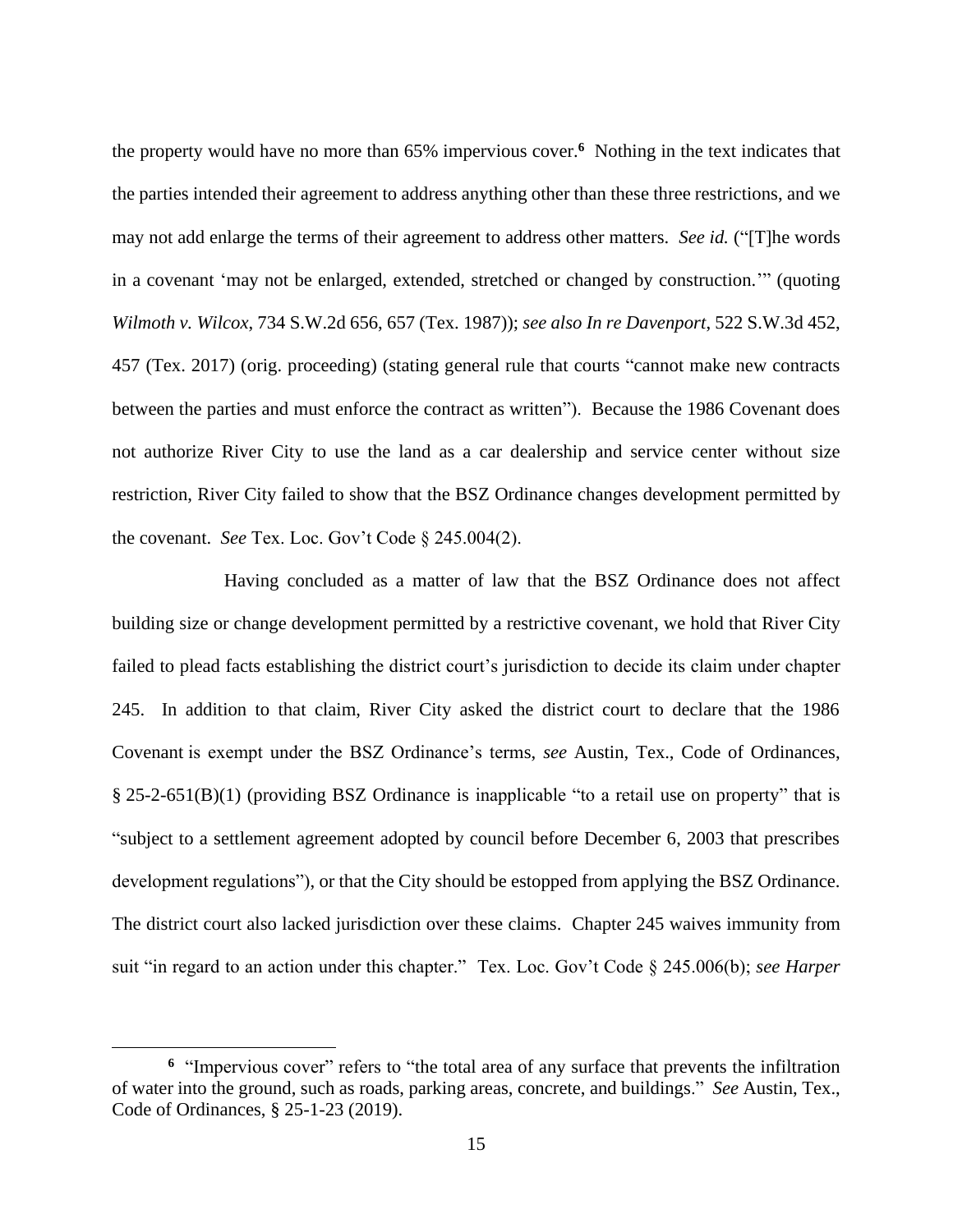*Park Two*, 359 S.W.3d at 254 n.11 (construing waiver to apply only to suits "to enforce the statute's protections"). The substance of River City's remaining claims is that the City cannot enforce the BSZ Ordinance for reasons unrelated to River City's vested rights under chapter 245. River City cannot alter the substance of these claims by recasting them as claim for relief under chapter 245. *See Sampson v. University of Tex. at Austin*, 500 S.W.3d 380, 386 (Tex. 2016) ("Creative pleading does not change the nature of a claim."). We hold the district court lacked jurisdiction over River City's second and third claims for declaratory relief.

### **Repleading**

For the reasons explained above, we conclude River City failed to allege a valid waiver of the City's immunity. Nevertheless, River City asks us to remand to the district court to so that it can amend their pleadings to attempt to cure the jurisdictional defect. *See Koseoglu*, 233 S.W.3d at 839 (reiterating that court must afford litigants "reasonable opportunity to amend . . . unless the pleadings affirmatively negate the existence of jurisdiction"). The right to amend "typically arises when the pleadings fail to allege enough jurisdictional facts to demonstrate the trial court's jurisdiction." *Clint Indep. Sch. Dist. v. Marquez*, 487 S.W.3d 538, 559 (Tex. 2016). However, if a plaintiff received a "reasonable opportunity to amend after a governmental entity files its plea to the jurisdiction," and the "amended pleading still does not allege facts that would constitute a waiver of immunity, then the trial court should dismiss the plaintiff's action." *Sykes*, 136 S.W.3d at 639. This dismissal "is with prejudice because a plaintiff should not be permitted to relitigate jurisdiction once that issue has been finally determined." *Id.* Here, River City amended its pleadings twice after the City filed its plea to the jurisdiction, and we have concluded that pleading failed to establish the district court's jurisdiction. River City is not entitled to